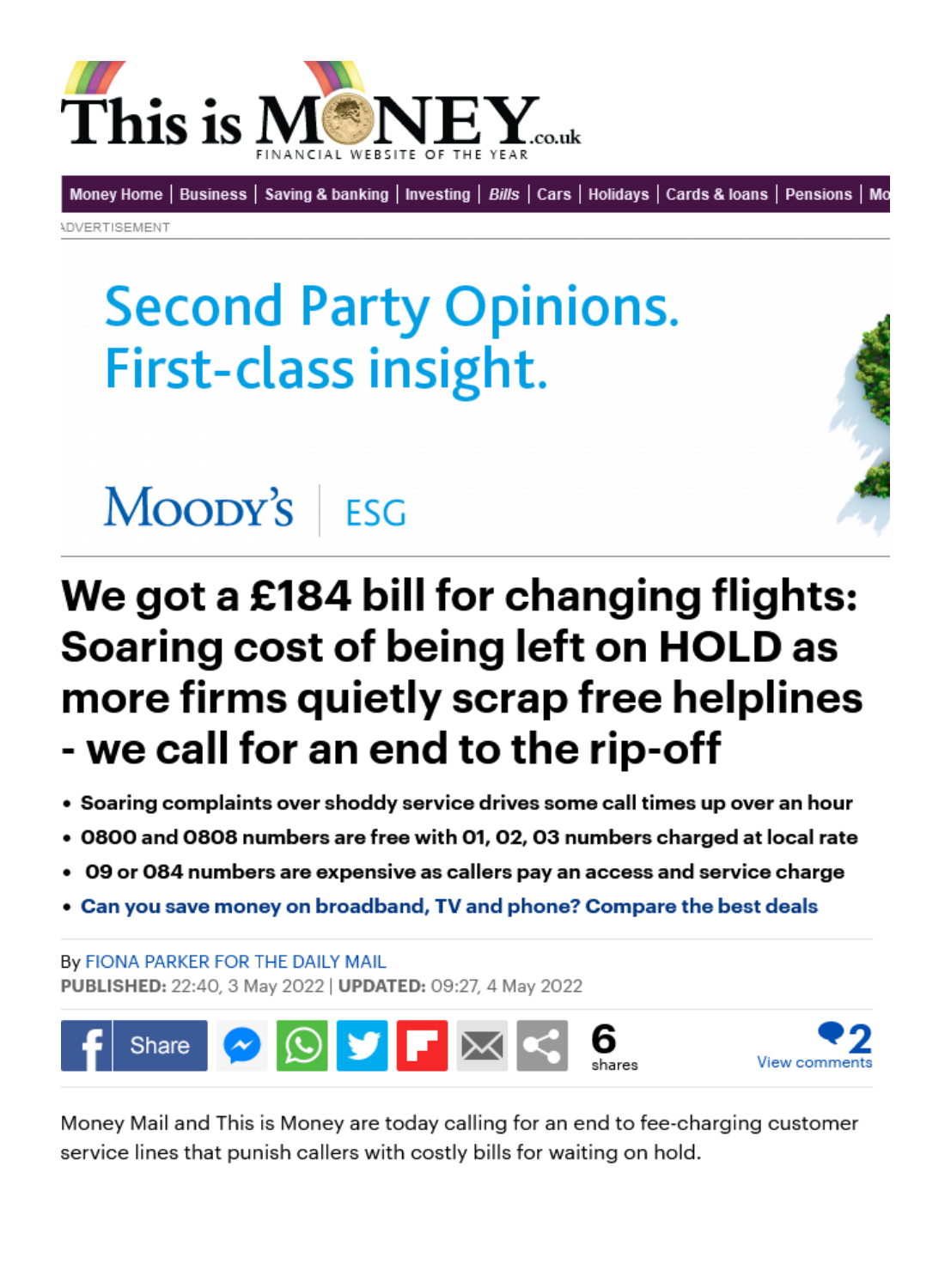Financial firms have been bombarded with calls in recent months from households worried about soaring bills, seeking advice.

Complaints about shoddy service have also driven up call times, with customers waiting an hour or more to speak to someone.



Waiting time: Financial firms have been bombarded with calls in recent months from households worried about soaring bills, seeking advice

Despite this, many big firms no longer offer free telephone services, and customers end up with eye-watering phone bills as a result.

Even some Government departments do not offer free helplines — including those used by many of the poorest households in the country.

Martyn James, of Resolver, says: 'It is completely unacceptable for anyone to be charged for seeking customer service.'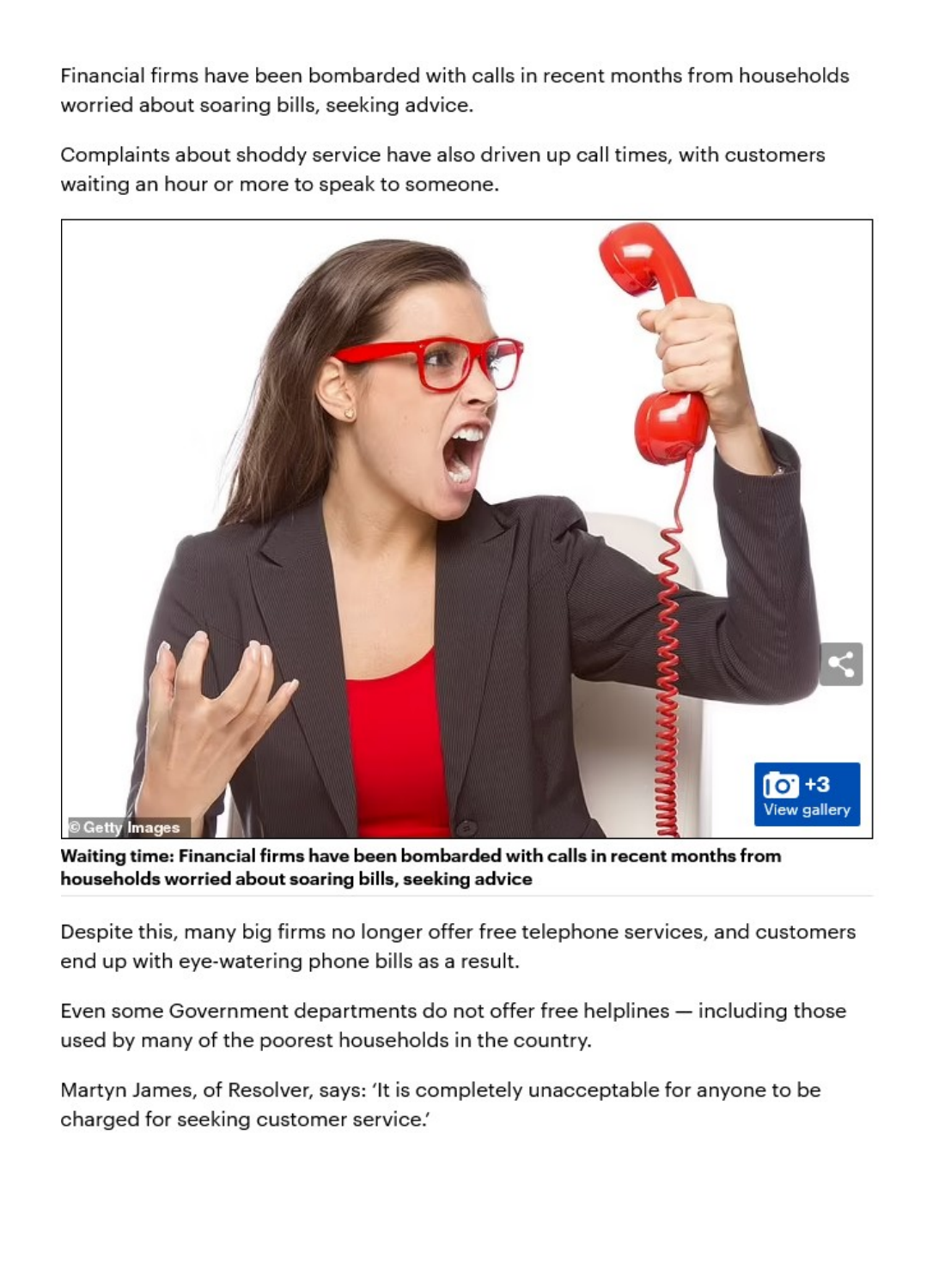## £184 bill on calls to change flights

Tarryn Gorre and Samuel Hewitt were landed with a £184 bill after calling British Airways to change their flights last year.

The couple had paid £1,600 to travel to South Africa but needed to change the date after it was put on the pandemic red list in November.

When searching online they found a 084 number and didn't realise there was a cheaper 02 alternative listed further down on the airline's website.



Grounded: Tarryn Gorre and Samuel Hewitt had to delay their trip South Africa due to Covid

But it took six attempts to get through — and they had to wait on hold for a total of 220 minutes.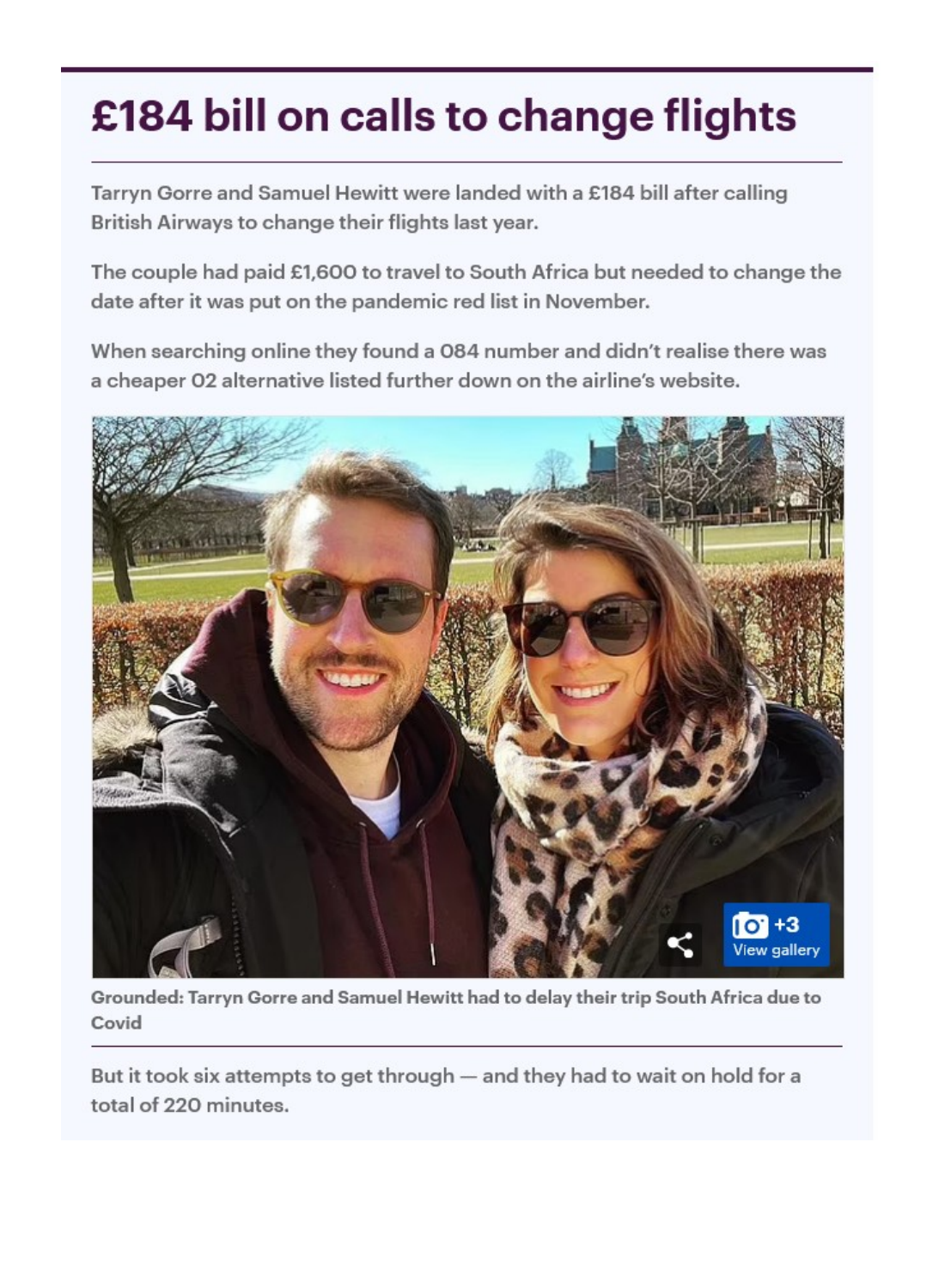And while Samuel, who lives with Tarryn in Kensington, London, had inclusive minutes as part of his EE mobile contract it did not include calls to 084 numbers.

Tarryn, 37, says: 'We were pretty livid, especially as so much of the call was spent on hold. We had no idea it would end up costing as much as it did.'

A BA spokesman says the number was listed for new bookings only and is no longer in use.

He adds: 'All of our lines for customers with existing bookings are charged at local rates.'



### How much could you end up paying?

How much you are charged depends on your landline or mobile provider, and the type of number you are calling.

Some, including 0800 and 0808 numbers, are free. But those starting with 01, 02 or 03 are charged at a local rate.

When calling from a mobile, you would typically pay between 3p and 65p per minute. From a landline, it's usually 16p per minute, but some firms charge an additional 23p to connect the call.

If you have free minutes as part of your landline or mobile deal, these numbers should be included — if you have not exceeded your limit.

However, nearly one in seven people only have a pay-as-you-go mobile phone rising to one in three among over-75s, according to watchdog Ofcom.

Numbers beginning with 09 or 084 cost more as callers must pay both an access and service charge.

Access charges range from 8p to 67p. Service charges can cost up to 7p per minute for 084 numbers and up to £3.60 for 09 numbers and are unlikely to be covered by inclusive minutes.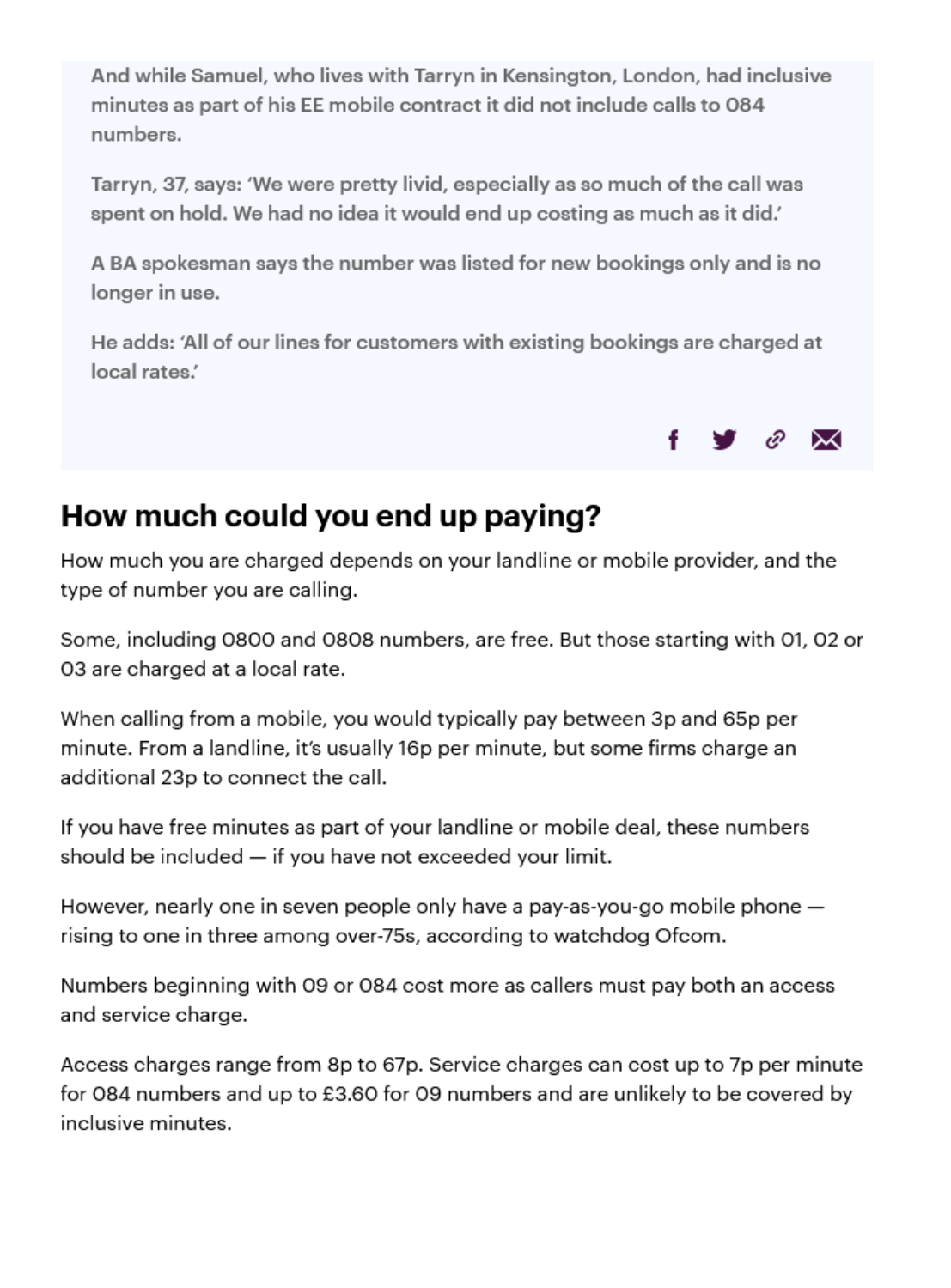If businesses do not offer a freephone number, it can easily land you with a big bill.

#### SHARE THIS RELATED ARTICLES article





Buy scheme unleash a some big building home buying... societies put the...

they're born: 20...  $\mathbb{Z}^{N}$  shares? It...



[Will Boris's new Right to](https://www.thisismoney.co.uk/money/mortgageshome/article-10778831/Will-Boriss-Right-Buy-scheme-unleash-revolution-like-Mrs-Ts.html) A question of trust! How



[When to start a child's](https://www.thisismoney.co.uk/money/pensions/article-10778953/When-start-childs-pension-day-theyre-born.html)  $\frac{1}{2}$  Should Aviva investors pension? The day take up the offer of free

#### Which big names are charging customers?

Nationwide is going to charge for eight helplines by the end of the year. And Santander is axing ten free helplines and replacing them with 03 numbers from July.

But as one Money Mail reader says: 'Like many older customers, I have a pay-as-yougo mobile so any call is 8p per minute.'

Consumer campaigner Baroness Ros Altmann adds: 'For many older people, this is just another form of digital discrimination.'

Thanks to soaring energy bills, power giants' helplines are in high demand. Yet, of all the major firms, only Scottish Power and Octopus offer a freephone number.

When Money Mail called energy firm Utilita's 03 number helpline this week, it took just under 13 minutes to get through — or £8.45 for some customers.

Sky was the only major telecoms giant with a fee-charging 03 number for customers.

And callers to some Government helplines, such as the DVLA which has a 03 number for questions about licences, also face hefty bills after long waits on hold.

Calls to the Department for Work and Pensions are free, but one helpline offering food vouchers for low‑income parents and pregnant women has a 03 number.